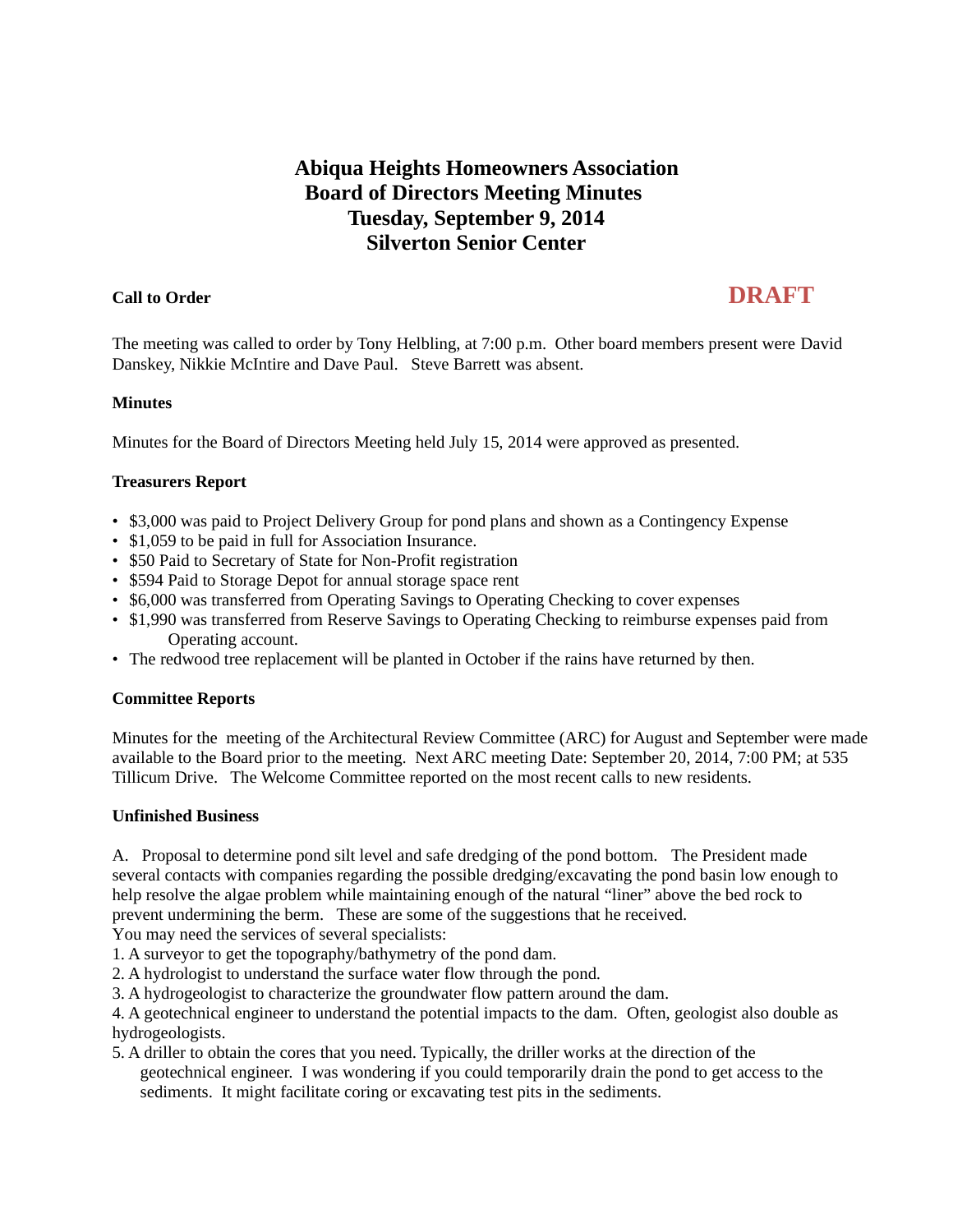- As noted at the meeting these services may be rather costly. At this time it was the consensus of the board to explore draining the pond, excavate the silt and cattails and laying down weed mats along the bank to prevent the weeds and cattails from growing. Tony made a motion to contact Stadeli Underground Inc. (who did the last excavation of the pond area) regarding excavation of the pond silt and cattails and ProGrass regarding draining the pond and weed removal. The motion was seconded by Dave Paul and passed 3-1.
- B. AHHA Insurance renewal.Tony made a motion to renew the AHHA insurance at the present level of coverage. The motion was seconded by David Danskey and unanimously approved.
- C. Lunch Table Replacement Due to the high cost estimates to replace the table near the playground the board decide to table the subject and seek additional cost estimates.
- D.Reserve study update. Schwindt and Company to complete a Level III update of Abiqua Heights Reserve Study and Maintenance Plan at a cost of \$500.00. The reserve study engagement letter has been received and will be signed and returned.

#### **New Business**

A. Member request for a Lease Extension. Tony made a motion to grant a one year extension for the lease of the house at 445 Tillicum Lot 99 with the condition that it be for no more than two years with the same tenant and with yard maintenance being provided by the owner. The motion was seconded by David Danskey and unanimously approved.

B.Arc Minutes. The board made no changes in the present procedures for publishing ARC minutes. ARC will be informed about the suggestions and discussion at the board meeting.

C. Call for Board of Directors Nominations/November elections. The Annual Meeting will be Tuesday, November 18<sup>th</sup> at which time the members vote to fill vacancies on the board. At this time there are four Board of Director's term that will expire in December.

Method of Nomination. Candidates for election shall file a petition of candidacy, signed by not less than three (3) members, with the existing Board at least three (3) weeks before the applicable (Annual) meeting. The Board requests that all candidates turn in their petition of candidacy by October 20, 2014 in order to email ballots in a timely manner for member voting.For candidates who are interested please refer to the AHHA Bylaws Article V which lists the Powers and Duties of the Board of Directors.

Candidates are encouraged to submit a short description of their candidacy. This may include responses to three questions: What experience and background do you bring to the Board? Why are you running for the Board? What would you like the Board to do in the future? The response will be limited to one half (1/2) page. Candidates are encouraged to use a common word processing program such as Word, use a font size no smaller than 12.

Tony made a motion that **ballots be emailed** to the membership for voting. The motion was seconded by Nikkie and unanimously approved.

Also the next two meeting have been changed to the following dates: **Tuesday October 21, 2014 and the Annual meeting to Tuesday November 18, 2014.**